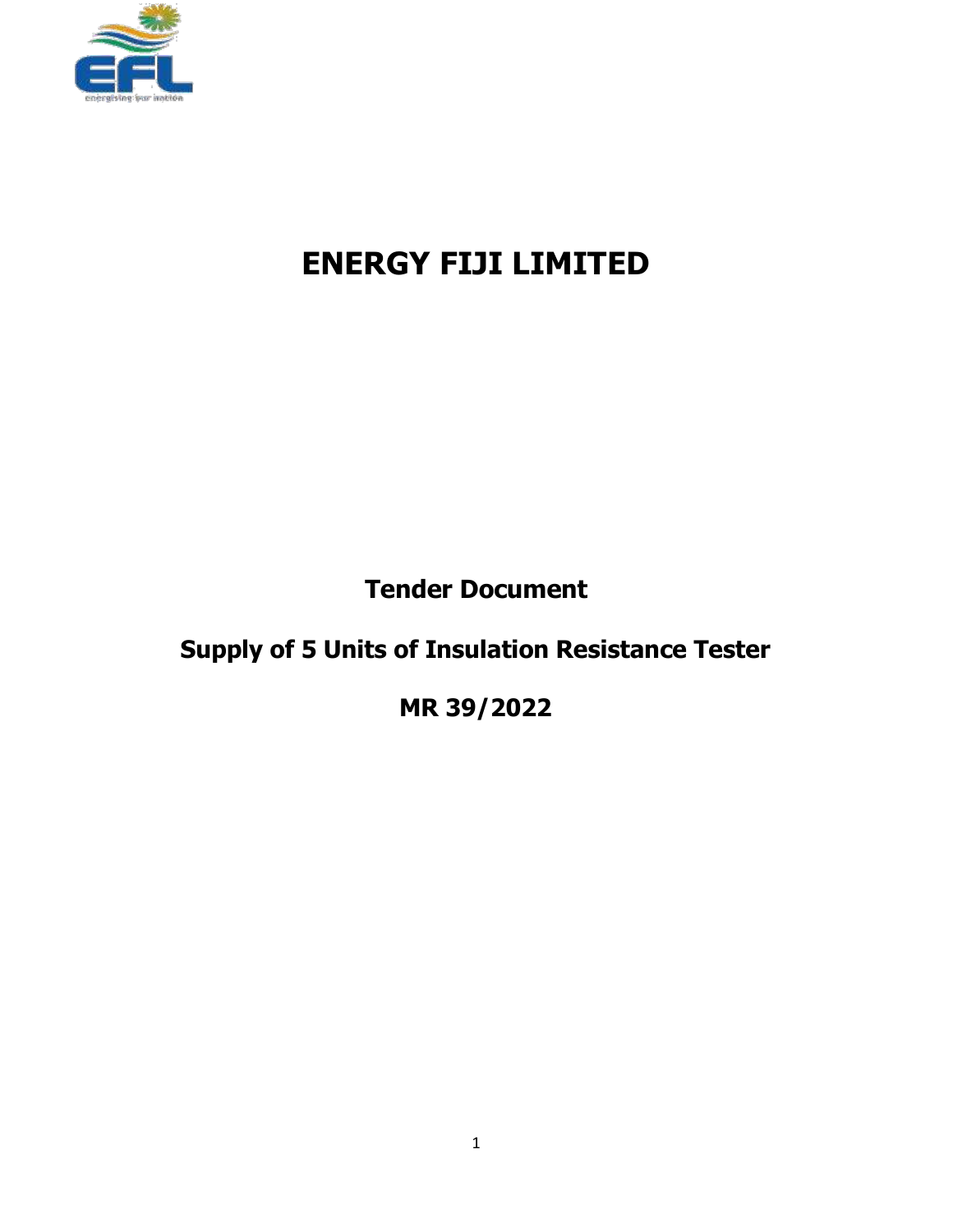### **SECTION I - INSTRUCTIONS TO BIDDERS**

*Note to Bidders: This section provides detailed information necessary for Bidders to prepare their Bids, in accordance with the requirements specified by EFL. It also provides information on Bid submission, opening, and evaluation, and on the award of contract.*

### **1. Scope**

1.1 The entity of the EFL specified above invites Bids for the Supply of 5 Units of Insulation Resistance Tester as described in the Bidding Document.

### **2. Eligibility of Bidders**

2.1 This bidding is open to all eligible companies

2.2 EFL in its sole unfettered discretion, disqualify or otherwise determine ineligible any potential Bidder that the EFL believes is, has been or will be, whether directly or indirectly, engaged in criminal or any other unethical behavior, financially unsound, or otherwise unfit in the EFL's opinion to participate in the bidding exercise.

2.3 In its Bid, the Bidder shall indicate the origin of Good proposed.

2.3 A Bidder shall not be eligible to participate in this bidding or in the performance of the contract under consideration if such Bidder:

 Is bankrupt or being wound up, is having its affair administered by the courts, has entered into an arrangement with creditors, has suspended business activities, is the subject of proceedings concerning those matters or is in any analogous situation arising from a similar procedure provided in national legislation or regulations.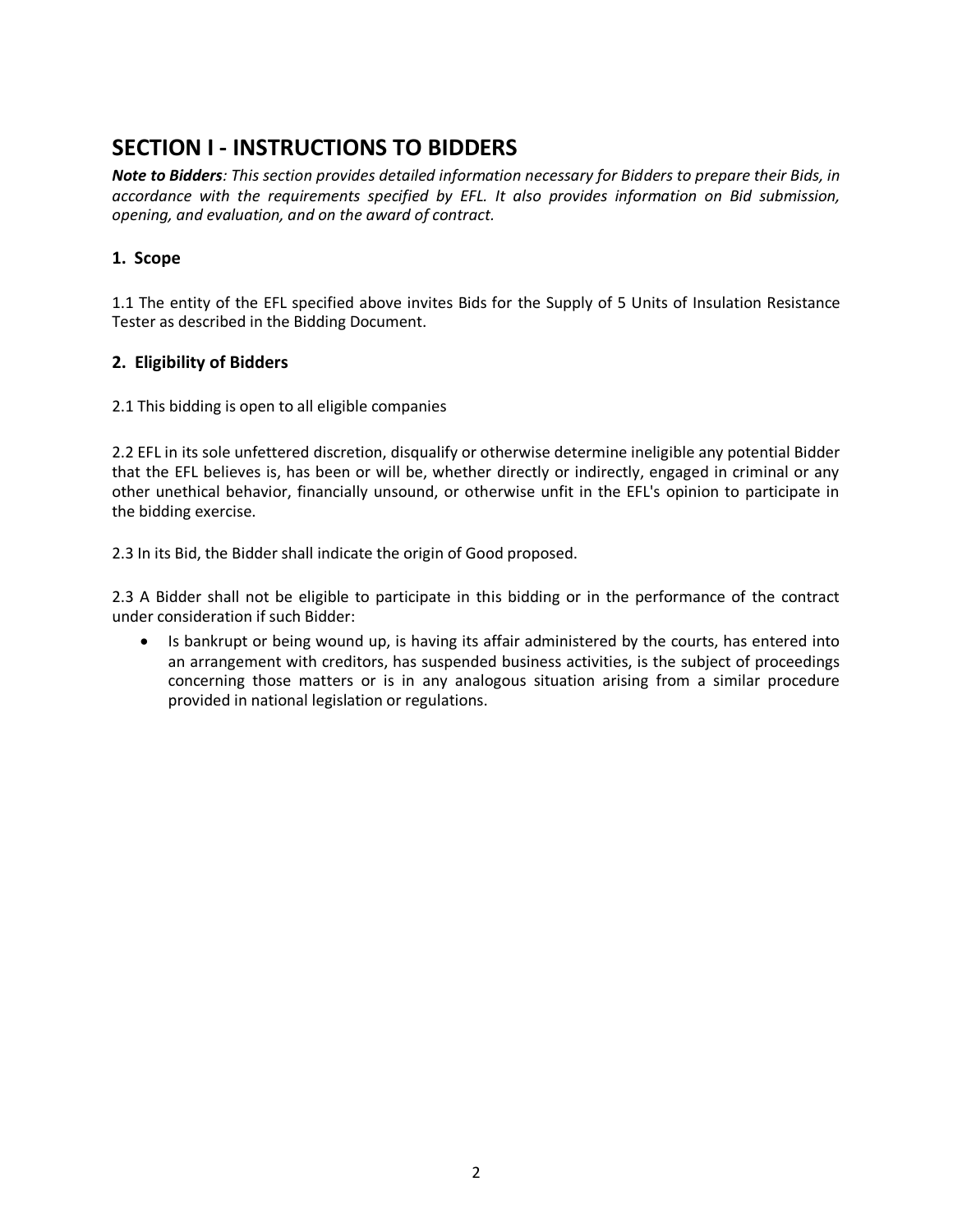

- Has been subject of a judgment which has the force of judicator for fraud, corruption, involvement in a criminal organization or any other illegal activity detrimental to the financial interests of EFL.
- Is guilty of misrepresentation in supplying the information required as a condition of participation in this bidding exercise or fail to supply this information.
- Is subject to a conflict of interest.

### **3. Bid Prices**

- 3.1 The Bidder shall indicate on the appropriate Price Schedule the unit prices (where applicable) and total Bid Price of the offered goods.
- 3.2 The Bidder's separation of price components will be solely for the purpose of facilitating the comparison of Bids by EFL and will not in any way limit the EFL's right to contract on any of the terms offered.
- 3.3 All non-exempt duties, taxes and other levies payable by the Contractor under the Contract/Purchase Order, or for any other cause shall be included in the rates, prices and total Bid price submitted by the Bidder.

### **4. Bid Currency**

4.1 Unless otherwise specified in Section II, the unit rates and Prices shall be quoted by the Bidders Country of Origin.

### **5. Period of Validity of Goods**

- 5.1 Unless otherwise specified in Section II, bids shall remain valid for a period of 90 days after the deadline for the receipt of Bids. A Bid valid for a shorter period shall be rejected by EFL as nonresponsive.
- 5.2 In exceptional circumstances, EFL shall may solicit the Bidders' consent to an extension of the period of validity. The request and the responses thereto shall be made in writing.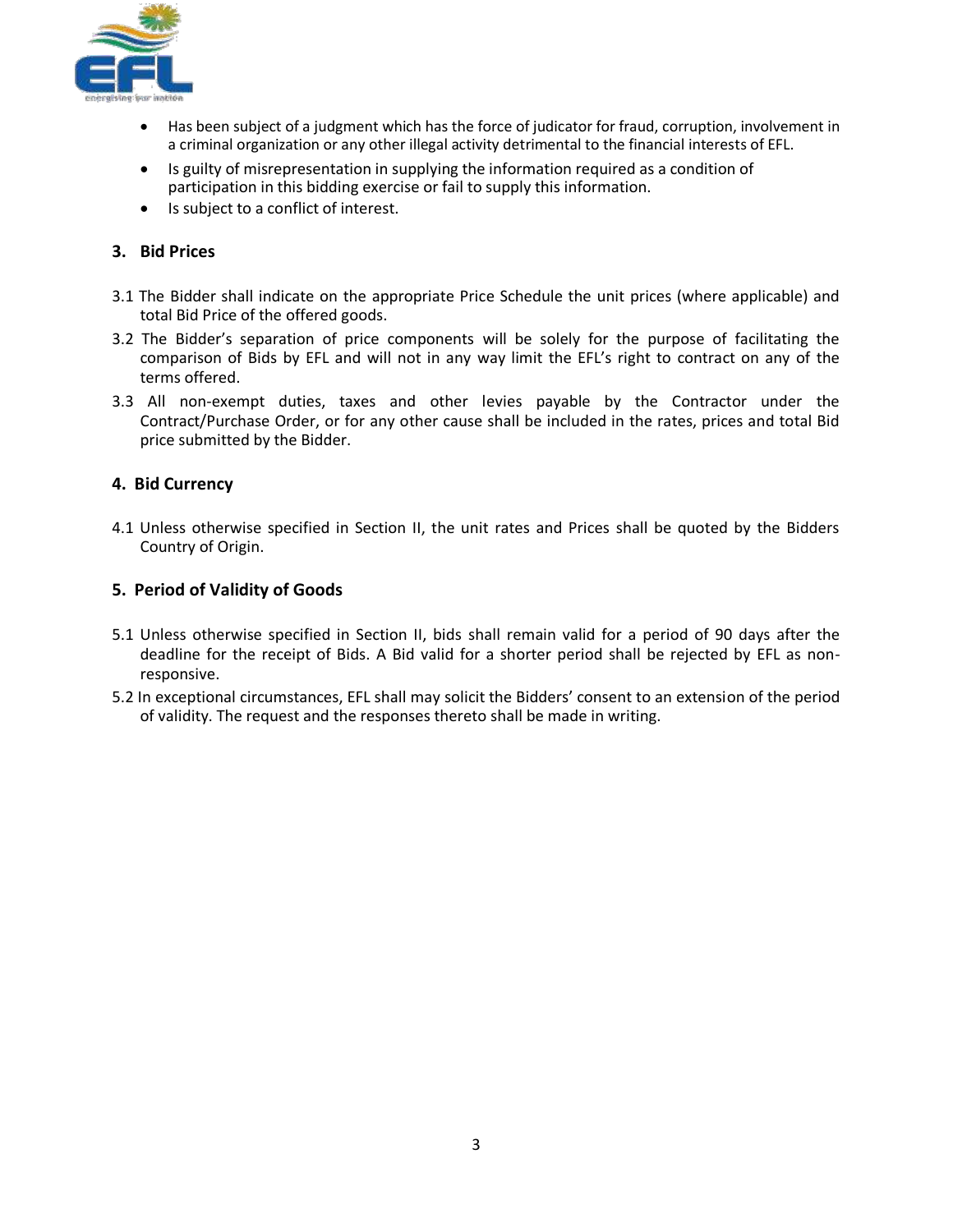

 $\overline{a}$ 

### **SECTION II – TENDER SPECIFICATIONS**

### **1. Insulation Resistance Tester**

| <b>Insulation Resistance Tester</b> |                                                        |                        |
|-------------------------------------|--------------------------------------------------------|------------------------|
|                                     | <b>Technical Specifications</b>                        | <b>Bidders Remarks</b> |
| 1.                                  | Mains / battery pack operated (Capable of              |                        |
|                                     | continuous duty for P.I. measurement of large          |                        |
|                                     | Generators ) analog / digital insulation tester        |                        |
|                                     | with selectable ranges of 500 V, 1000 V, 2500 V,       |                        |
|                                     | 5000 V, 10 KV.                                         |                        |
| 2.                                  | Maximum I.R. measurements range 35 TΩ -                |                        |
|                                     | 10kV                                                   |                        |
| 3.                                  | Capacitance Range 10 nF to 25µF                        |                        |
| 4.                                  | Current measurement range - 0.01nA to 6mA.             |                        |
| 5.                                  | Maximum weight of 5kg                                  |                        |
| 6.                                  | Facility for Insulation Resistance Test.               |                        |
| 7.                                  | Facility for automatic polarization index testing.     |                        |
| 8.                                  | Facility for dielectric discharge test.                |                        |
| 9.                                  | Facility for Dielectric Absorption Ratio Test.         |                        |
|                                     | 10. Facility for Stepped Voltage test.                 |                        |
|                                     | 11. Facility for Ramp Test.                            |                        |
|                                     | 12. Facility of large LCD display with backlight       |                        |
|                                     | 13. Noise rejection capabilities.                      |                        |
|                                     | 14. USB type Bluetooth device for download of          |                        |
|                                     | memory.                                                |                        |
|                                     | 15. Timer Range - Minimum 15 seconds setting and       |                        |
|                                     | up to 99 minutes 59 seconds.                           |                        |
|                                     | 16. Standard test leads to be supplied along with      |                        |
|                                     | instrument.                                            |                        |
|                                     | 17. Instrument should be housed in a rugged,           |                        |
|                                     | transportable carrying case. IP rating of case         |                        |
|                                     | should prevent moisture and dust ingress               |                        |
|                                     | 18. Calibration certificate traceable to international |                        |
|                                     | standards.                                             |                        |
|                                     | 19. All optional accessories to be quoted.             |                        |
|                                     | 20. Voltage input range 90-264 V rms, 50/60Hz,         |                        |
|                                     | 100VA.                                                 |                        |
|                                     | 21. Battery life 4.5Hrs continuous testing at 10kV     |                        |
|                                     | with a 100 M ohms load. (IEC 62133:2003)               |                        |
|                                     | 22. Battery should have rapid charge capabilities as   |                        |
|                                     | well as operate with flat battery from AC source.      |                        |
|                                     | 23. IP Rating- IP65 (lid closed), IP40 (lid open)      |                        |
|                                     | Safety - Meets the requirements of IEC 61010-1,        |                        |
|                                     | 24. CATIV 600 V to 3000 m (5 kV, 10 kV) CATIV 1000 V   |                        |
|                                     | to 4000 m (15 kV)                                      |                        |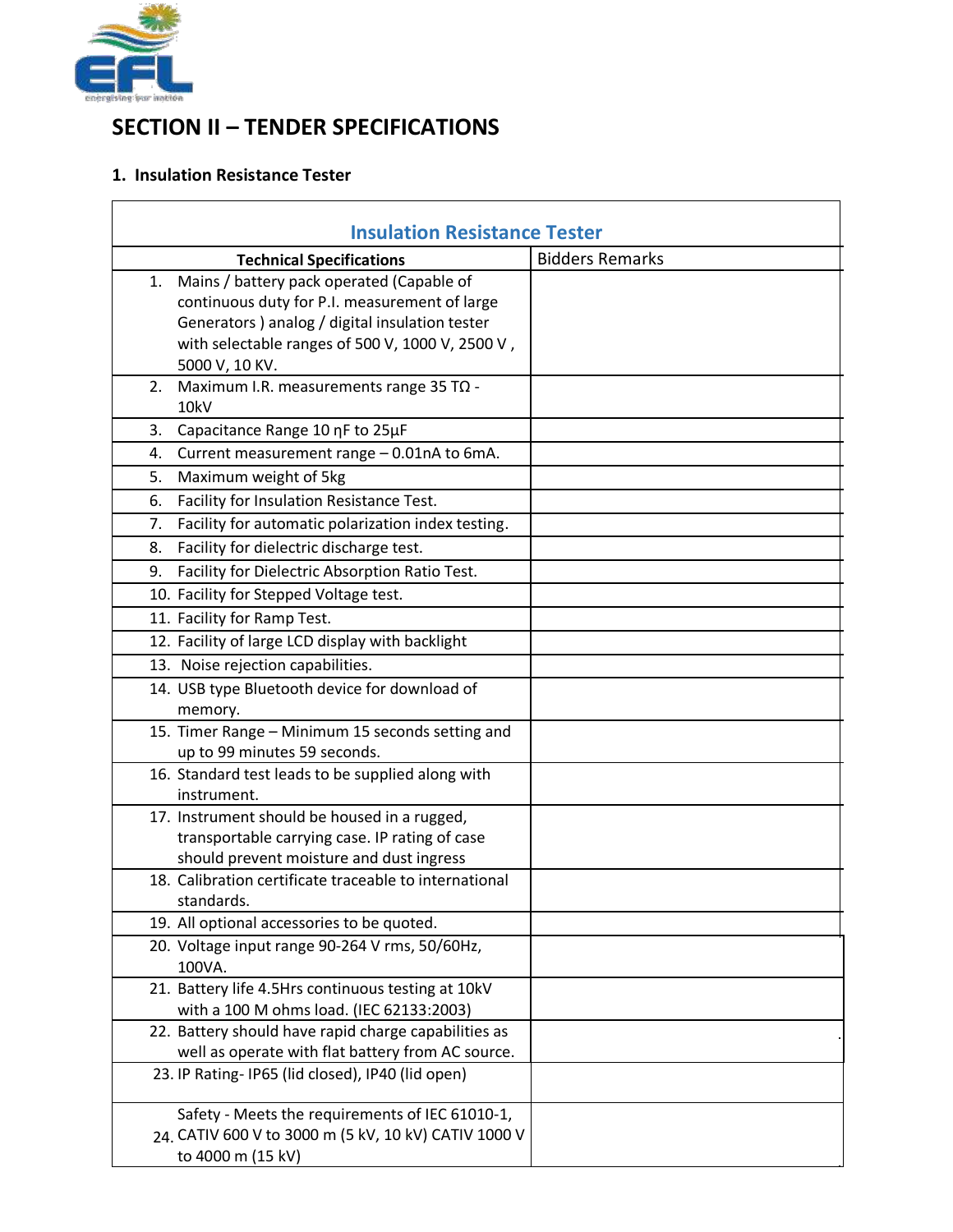| <b>Category of Evaluation Criteria</b>                                                                                                                                                                                                                                                                                                                                                                                                                   | % Weighting |
|----------------------------------------------------------------------------------------------------------------------------------------------------------------------------------------------------------------------------------------------------------------------------------------------------------------------------------------------------------------------------------------------------------------------------------------------------------|-------------|
| <b>Supplier should also provide:</b>                                                                                                                                                                                                                                                                                                                                                                                                                     |             |
| Calibration Certificate of instrument along with<br>1.<br>the traceability                                                                                                                                                                                                                                                                                                                                                                               | 5%          |
| <b>Instruction Manual</b><br>2.                                                                                                                                                                                                                                                                                                                                                                                                                          | 5%          |
| 3.<br>Standard International Two (2) Guarantee<br>/Warranty certificate                                                                                                                                                                                                                                                                                                                                                                                  | 10%         |
| Service center information<br>4.                                                                                                                                                                                                                                                                                                                                                                                                                         | 5%          |
| 5.<br>Supplier should provide calibration facility                                                                                                                                                                                                                                                                                                                                                                                                       | 5%          |
| Quoted price should have a validity of 3 months<br>6.                                                                                                                                                                                                                                                                                                                                                                                                    | 5%          |
| 7.<br>Bidder to provide following information along<br>with technical data in their technical bid<br>• Physical dimensions of the instrument.<br>• Weight of the instrument.<br>• List of the customers to whom they have<br>supplied the quoted model.<br>Instrument should be housed in a rugged,<br>8.<br>transportable carrying case. IP rating of case<br>should prevent moisture and dust ingress<br>complete with hard carrying case with locking | 5%<br>10%   |
| arrangement.<br>9. Bidder must be able to provide back-up service/                                                                                                                                                                                                                                                                                                                                                                                       | 5%          |
| repair and recalibration                                                                                                                                                                                                                                                                                                                                                                                                                                 |             |
| 10. Maximum I.R. measurements range $35$ T $\Omega$ - 10kV                                                                                                                                                                                                                                                                                                                                                                                               | 10%         |
| 11. Delivery lead time 6 weeks                                                                                                                                                                                                                                                                                                                                                                                                                           | 5%          |
| 12. Financial                                                                                                                                                                                                                                                                                                                                                                                                                                            | 30%         |

### **2. Total Bid**

| Equipment                                                                | <b>Quantity</b> | <b>Unit Price</b> | <b>Total Price</b><br>(CIF) to Nadi<br><b>Airport</b> |
|--------------------------------------------------------------------------|-----------------|-------------------|-------------------------------------------------------|
| 10kV Insulation Resistance<br>Tester complete with Hard<br>carrying case | 5               |                   |                                                       |
| Total                                                                    |                 |                   |                                                       |

### **3. General Information**

| Name and Address of the |  |
|-------------------------|--|
| Bidder:                 |  |
| Contacts:               |  |
| Telephones:             |  |
| Fax:                    |  |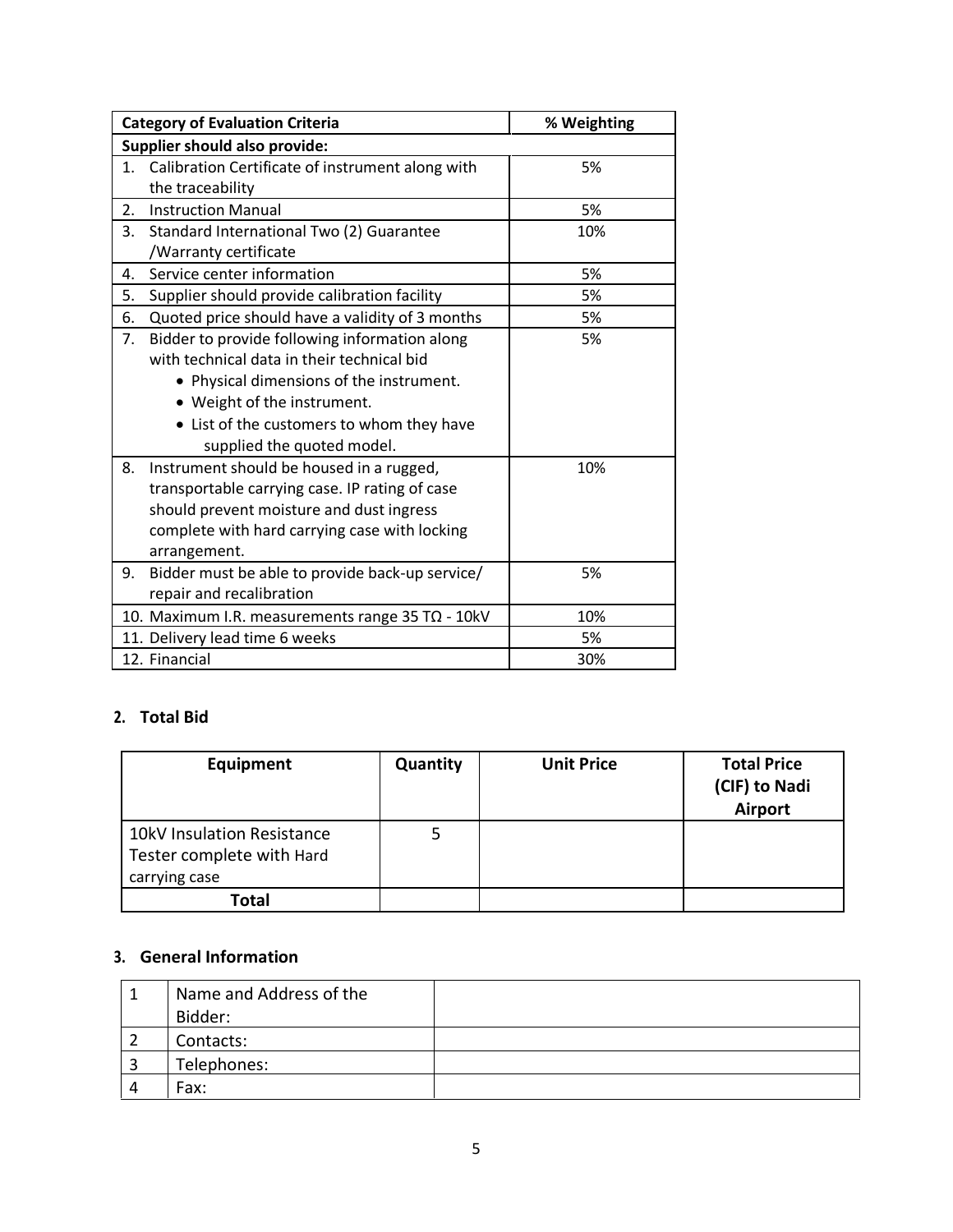

| 5  | E-Mail:                                             |  |
|----|-----------------------------------------------------|--|
| 6  | Mobile No:                                          |  |
|    | Name of Chief Executive Office<br>and Telephone No: |  |
| 8  | Sales Tax/Commercial<br>Tax/CST nos.                |  |
| 9  | Service Tax No.                                     |  |
| 10 | Income Tax No.                                      |  |

| Name of Authorised Person |  |
|---------------------------|--|
| Signature of the Bidder   |  |
| Company Stamp             |  |
| Date                      |  |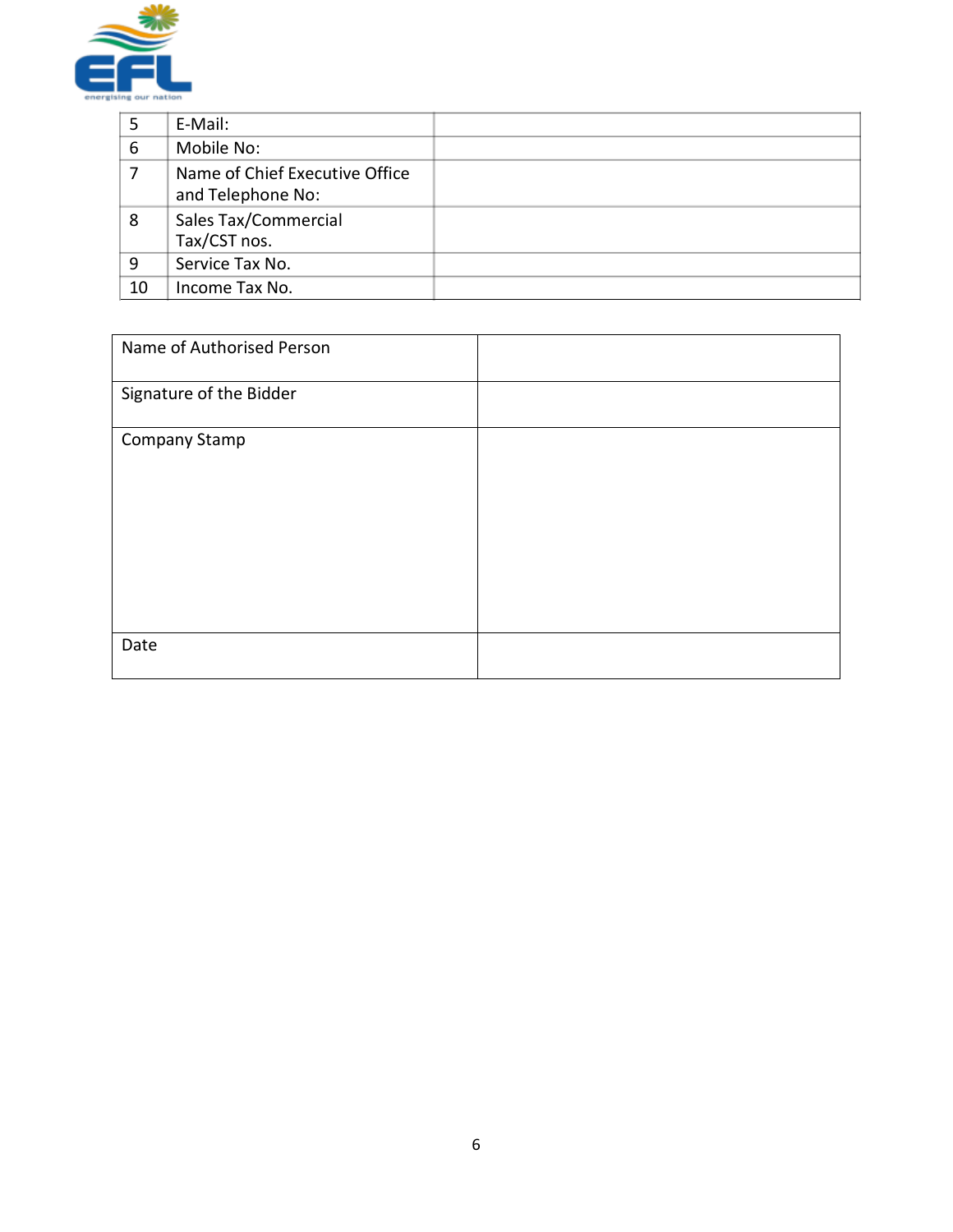

### **TENDER SUBMISSION CHECK LIST**

#### *The Bidders must ensure that the details and documentation mention below must be submitted as part of their tender Bid*

|     | Tender Number                                                                                                         |  |
|-----|-----------------------------------------------------------------------------------------------------------------------|--|
|     |                                                                                                                       |  |
|     |                                                                                                                       |  |
|     | (Attach copy of Registration Certificate)                                                                             |  |
| 2.  |                                                                                                                       |  |
| 3.  |                                                                                                                       |  |
| 4.  |                                                                                                                       |  |
| 5.  |                                                                                                                       |  |
| 6.  |                                                                                                                       |  |
| 7.  |                                                                                                                       |  |
| 8.  | TIN Number: ________________<br>(Attach copy of the VAT/TIN Registration Certificate - Local Bidders Only (Mandatory) |  |
| 9.  | FNPF Employer Registration Number: _______(For Local Bidders only) (Mandatory)                                        |  |
|     | 10. Provide a copy of Valid FNPF Compliance Certificate (Mandatory- Local Bidders only)                               |  |
| 11. | Provide a copy of Valid FNU Compliance Certificate (Mandatory- Local Bidders only)                                    |  |
| 12. | Provide a copy of Valid FRCS (Tax) Compliance Certificate (Mandatory Local Bidders only)                              |  |
|     |                                                                                                                       |  |
|     | I declare that all the above information is correct.                                                                  |  |
|     | Name: ___________________                                                                                             |  |
|     | Position: ________________                                                                                            |  |
|     |                                                                                                                       |  |
|     | Date:                                                                                                                 |  |